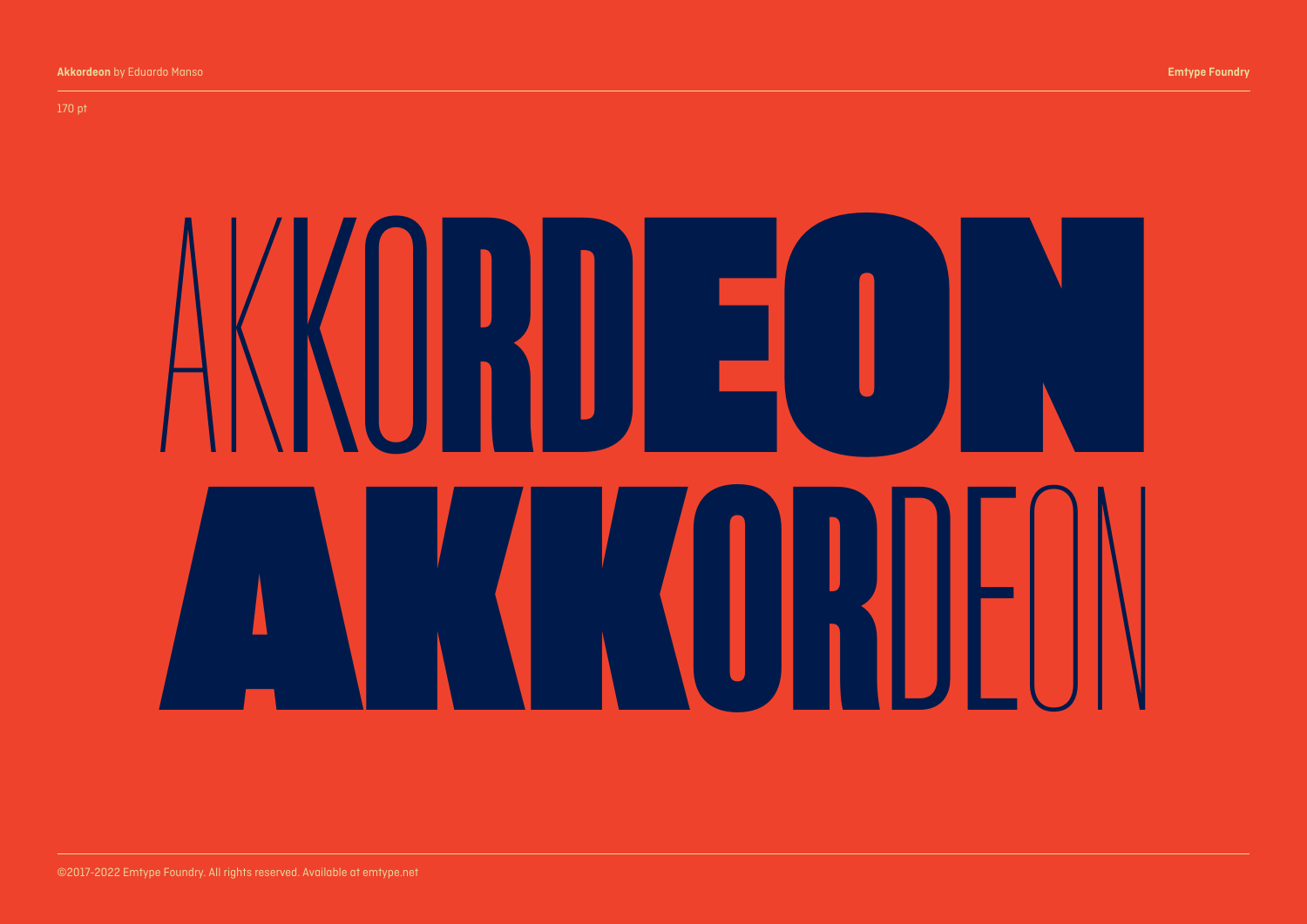Basic character set Fourteen 70 pt

### ABCDEFGHIJKLMN OPQRSTUVWXYZ abcdefghijklmn opqrstuvwxyz 0123456789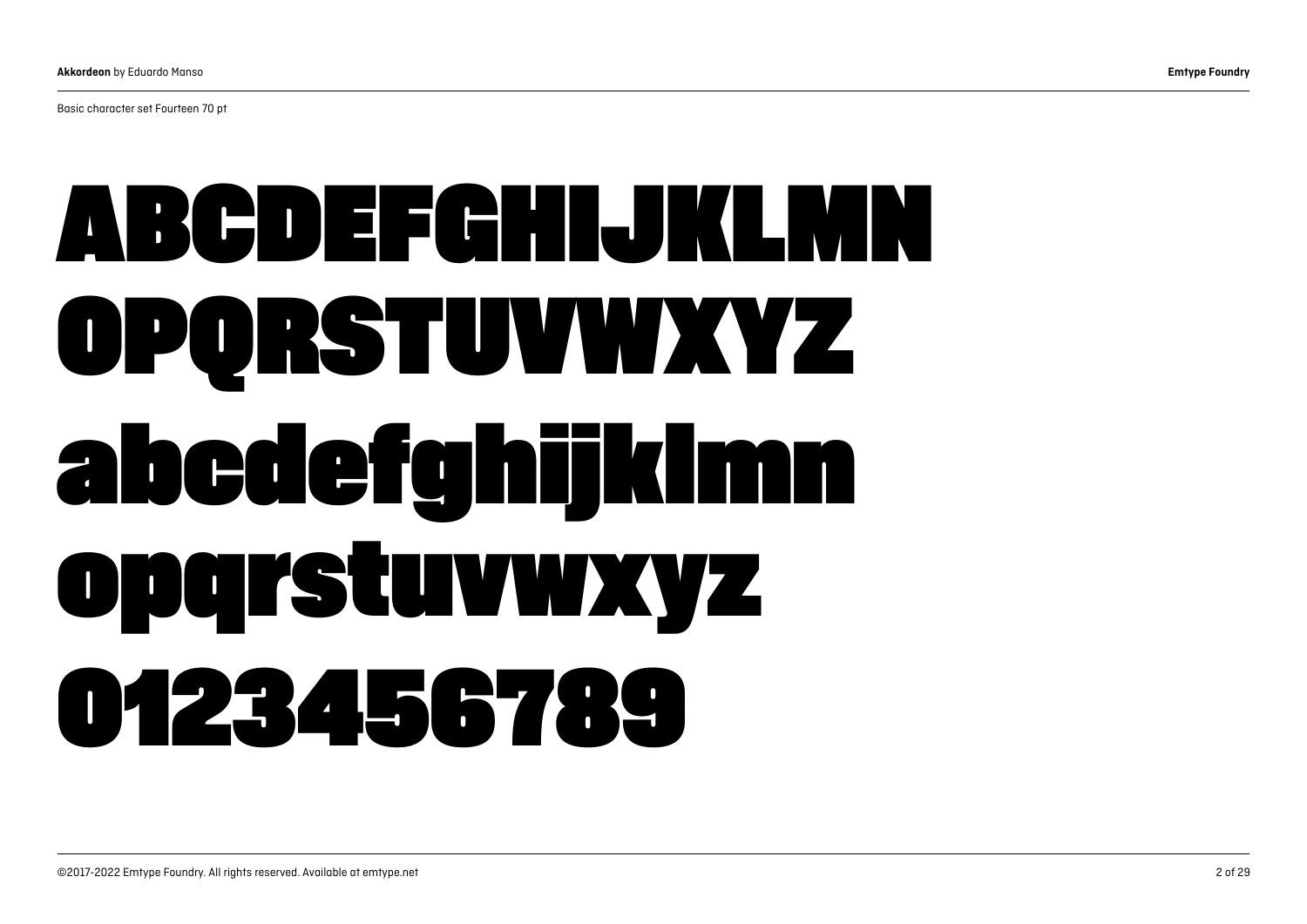$\int$ **IWN** Three Four Five **Six** Seven Fourteen**Eight** Nine Ten Eleven Twelve Thirteen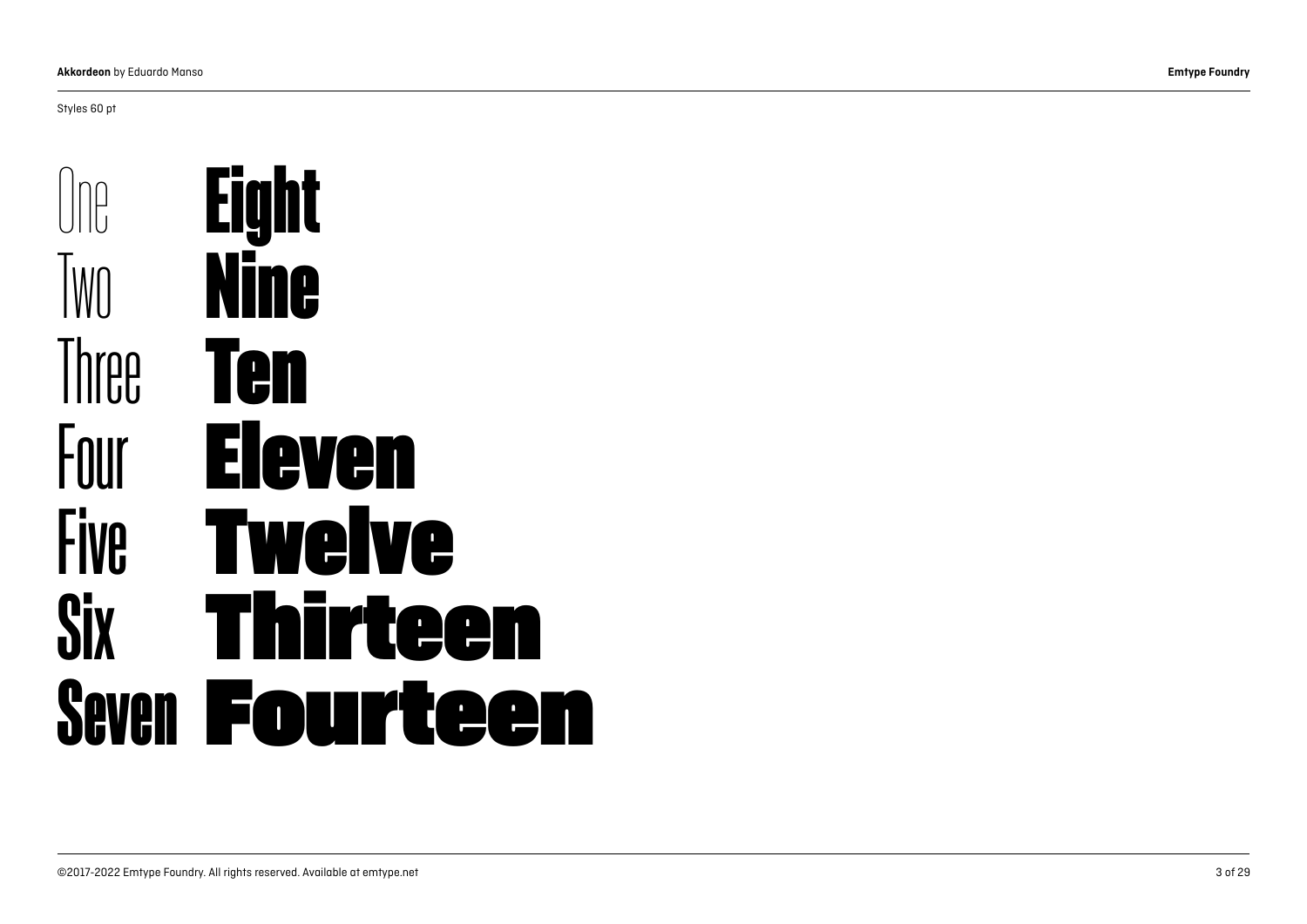#### Fourteen 500 pt

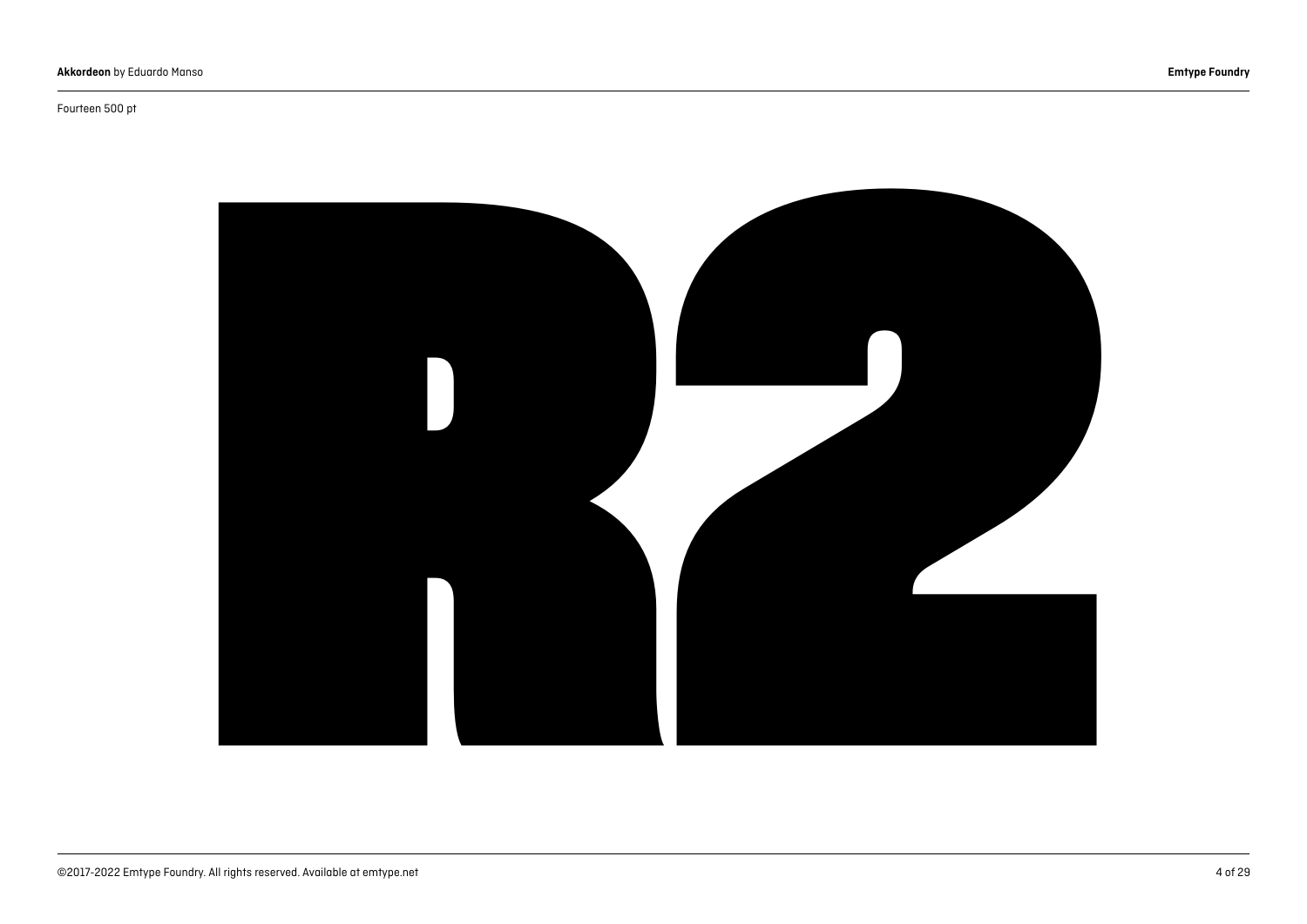Styles 62 pt

Magnetohydrodynamics Electroencephalogram Sphygmomanometer **Thermodynamically Anagrammatically Overcomplicated Preoccupations** 

Remunerative Tendentious **Dichotomy** Garrottes Panacea Orifices Display

Hypercholesterolaemia **Compartmentalisation** Sphygmomanometer **Greatgrandmothers** Singlemindedness **Physiotherapists** Timeconsuming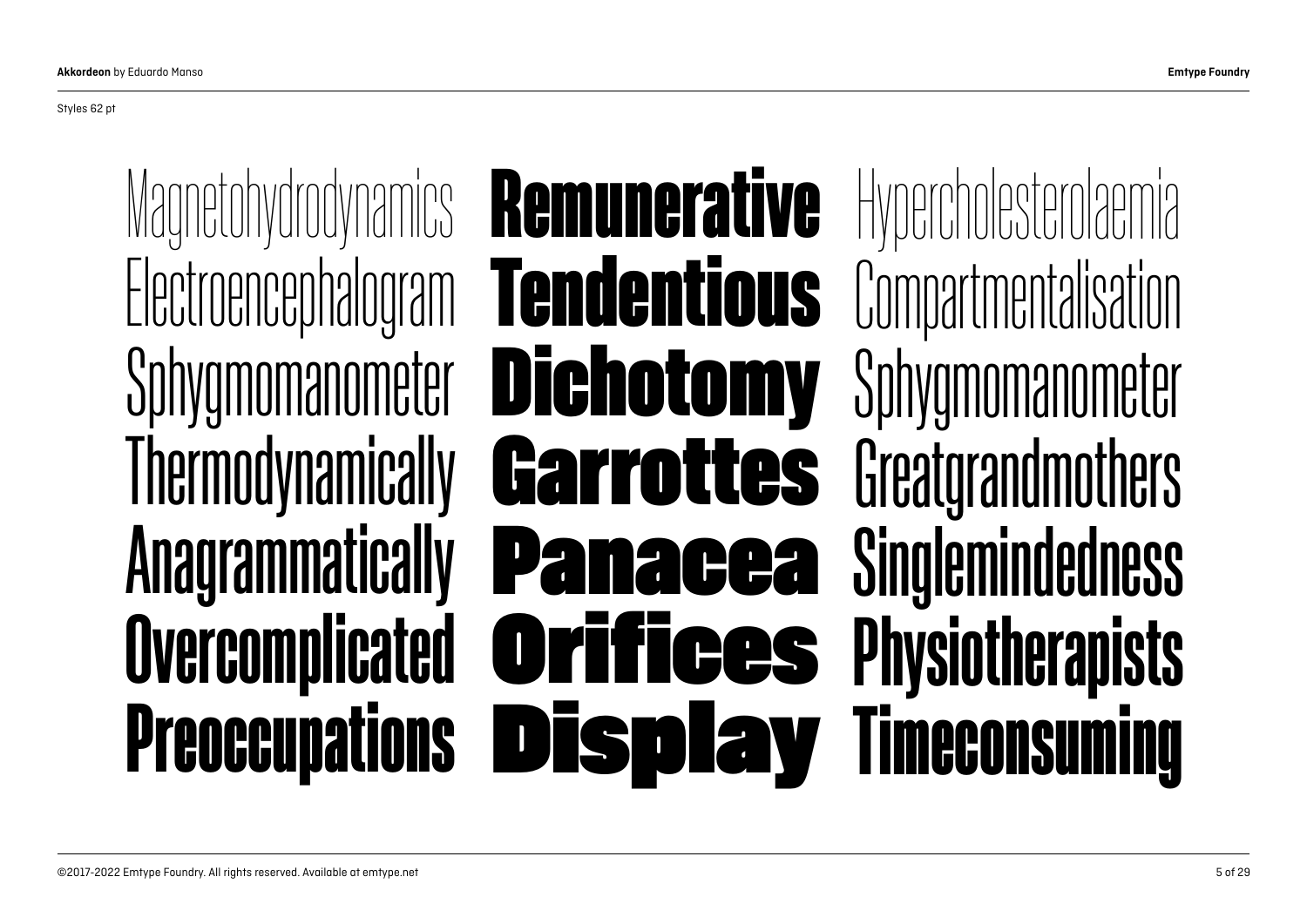#### Twelve 450 pt

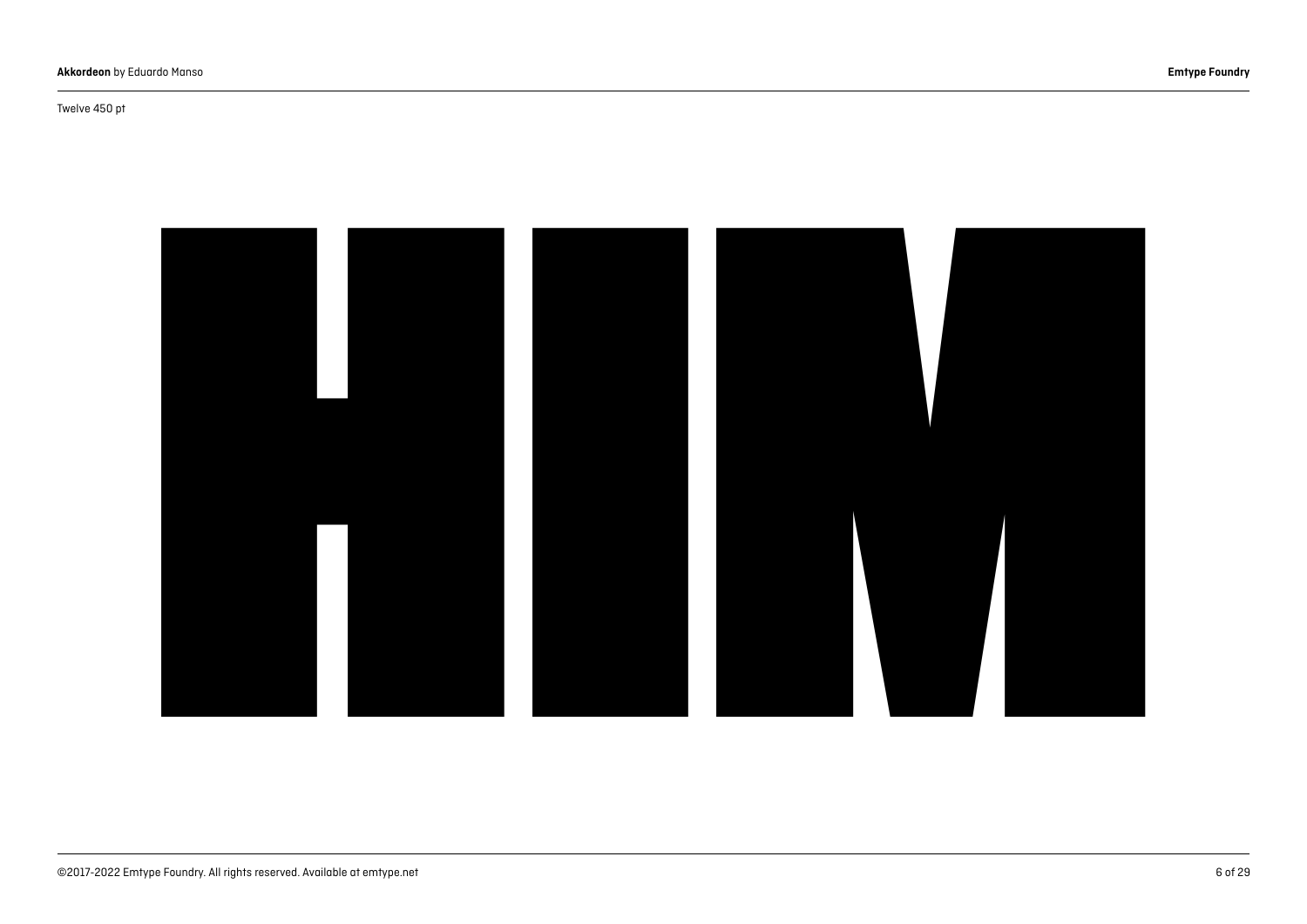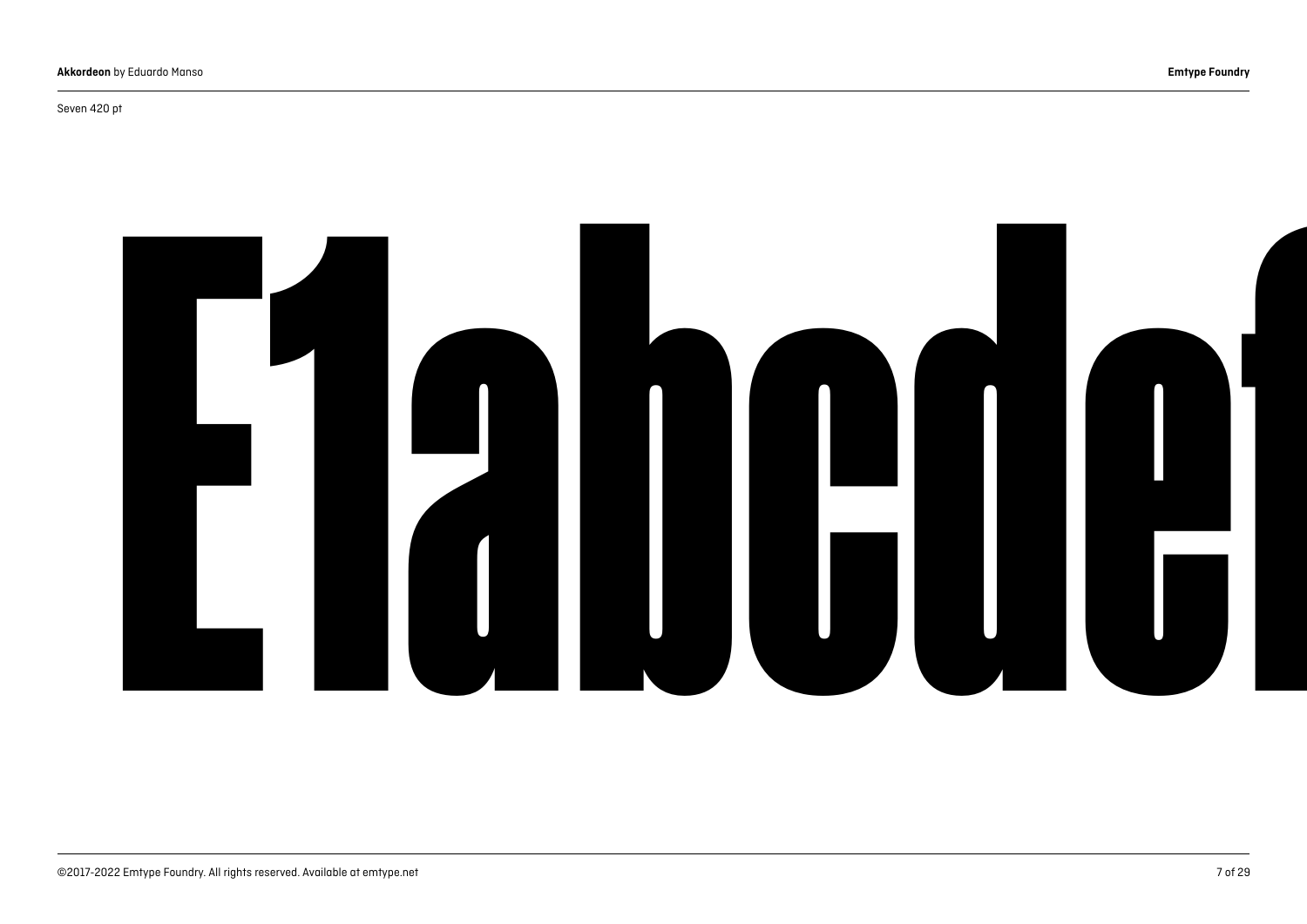#### One, Seven & Fourteen 345 pt

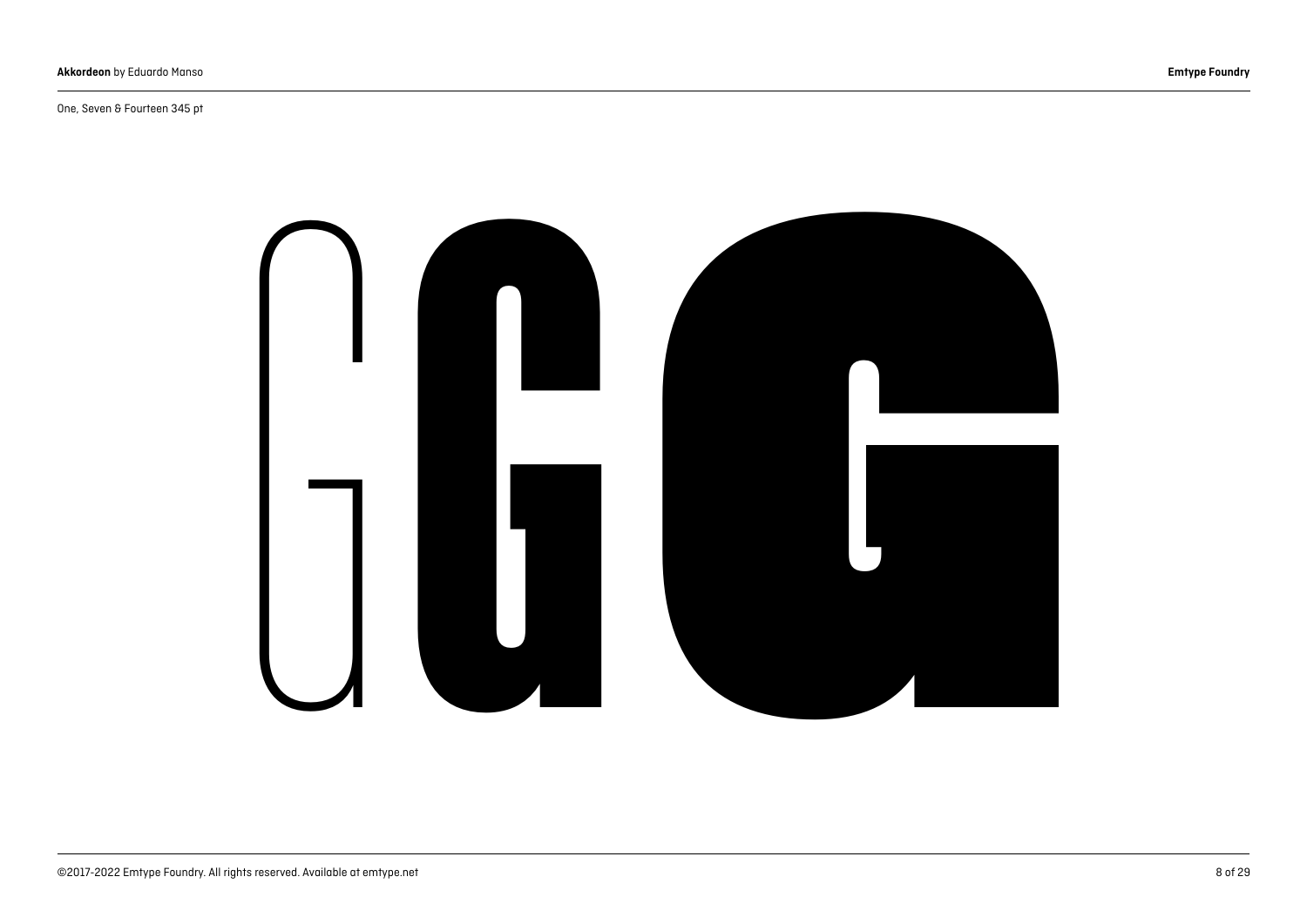### DDDDDD DDDDDDDDDDDDD DDDDDDDDDDDDDD DDDDDDDD eeereeeeeeeeee hhhhhh hhhhhhhhhhhhhh hhhhhhhhhhhhhh hhhhhhhh nnnnnn nnnnnnnnnnnnnn nnnnnnnnnnnnnn nnnnnnnn bbbbbb bbbbbbbbbbbbbb bbbbbbbbbbbbbb bbbbbbbb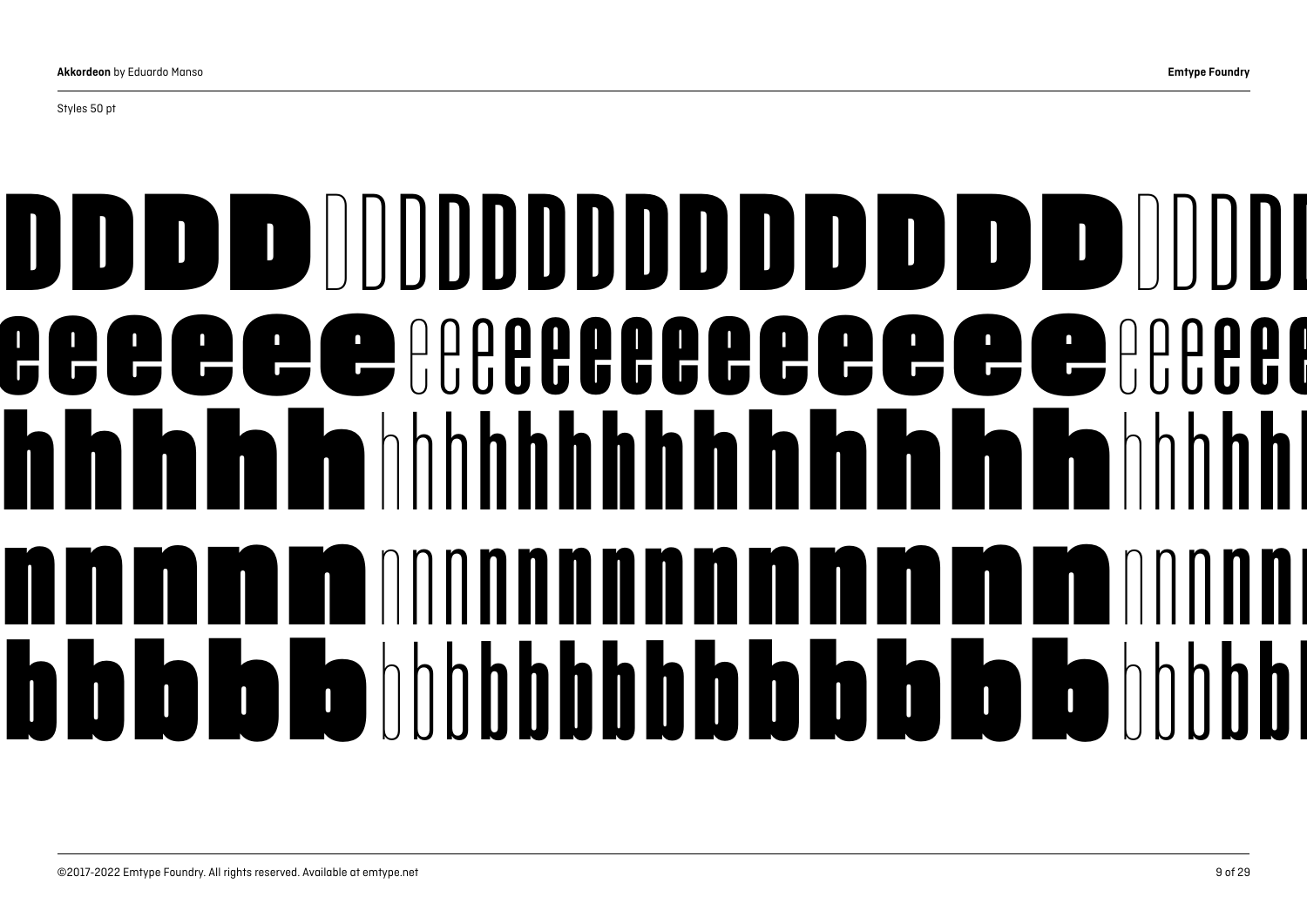#### Thirteen 215 pt

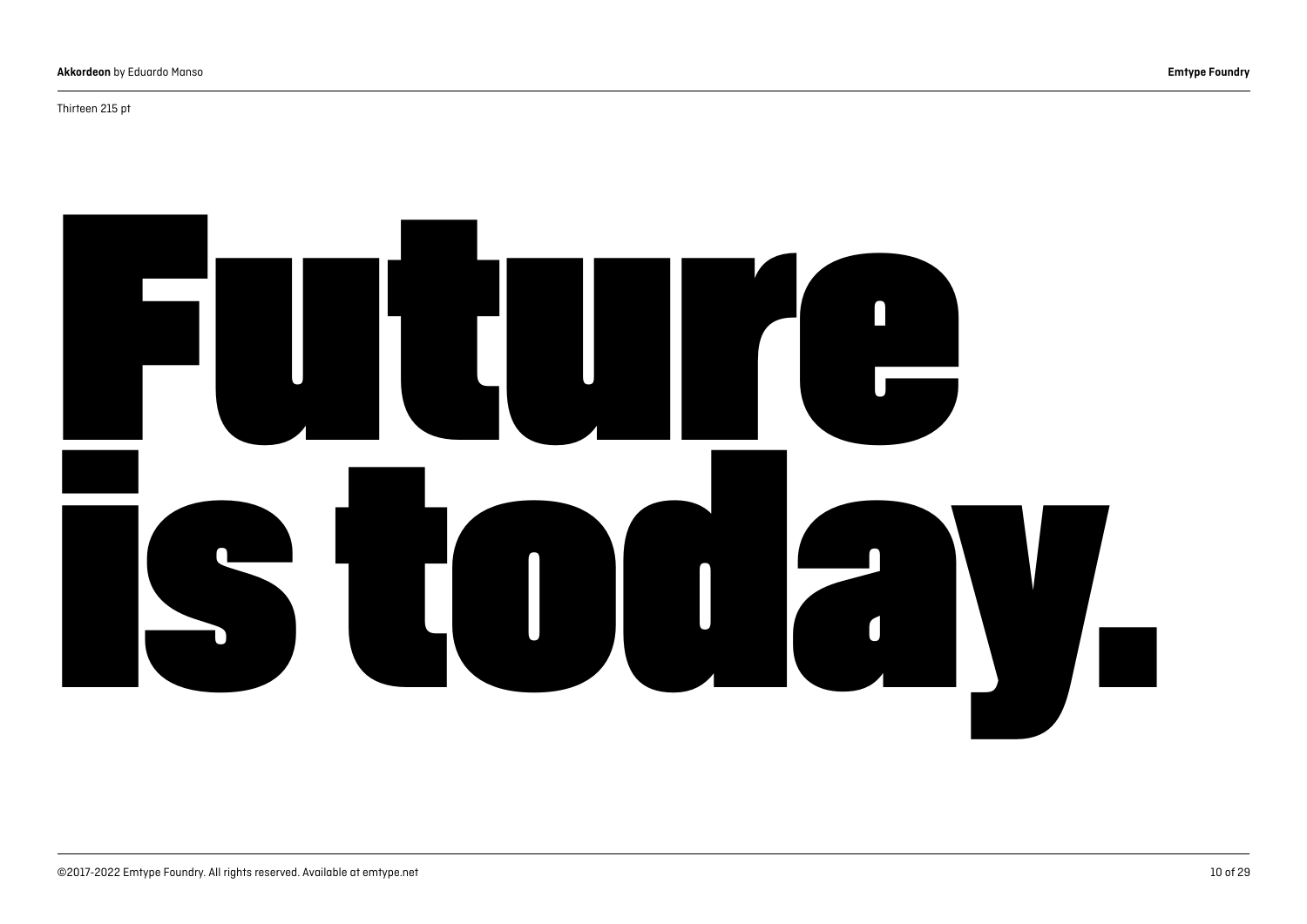One & Twelve 170 pt

# THE STORY BEHIND THE NEW SUPERHERO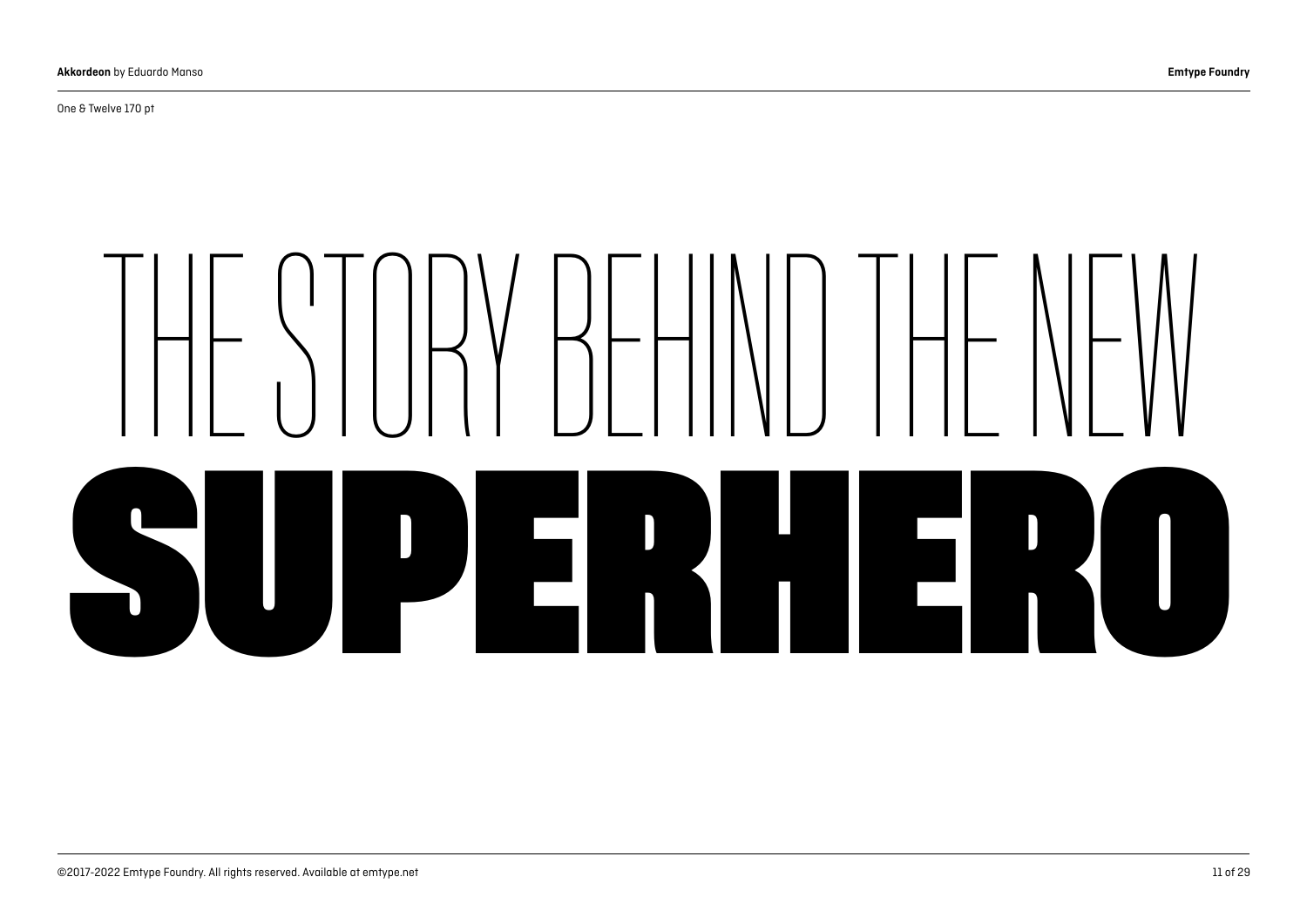One, Seven & Fourteen 75 pt

### Cinnamon is a [spice](https://en.wikipedia.org/wiki/Spice) obtained from the inner bark of several tree species fr is used in both sweet and savoury food dishes. The term cinnamo refers to its mid brown colours it is sometimes co to be true, but the most of all. **Imternati**on ommerce is derived fr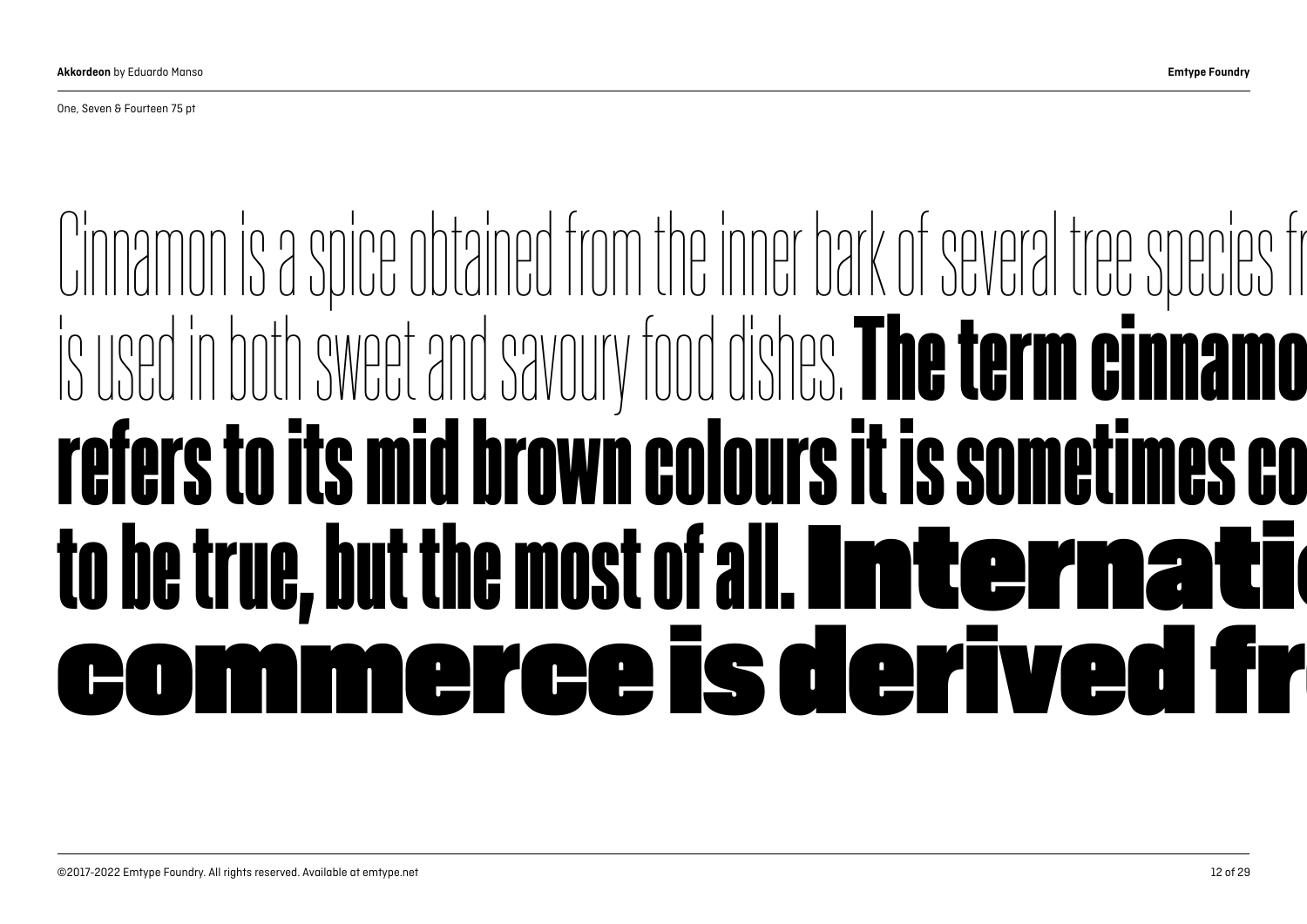### One 150 pt Supercalifragilisticexpialidocious

90 pt

### The sun shone, having no alternative, the nothing new

#### 48 pt

SOME MEN GET THE WORLD, SOME MEN GET EX LAWYERS AND A TRIP TO ARIZONA INSTEAD Many years later, as he faced the firing squad, Colonel Aureliano Buendia was to remember that distant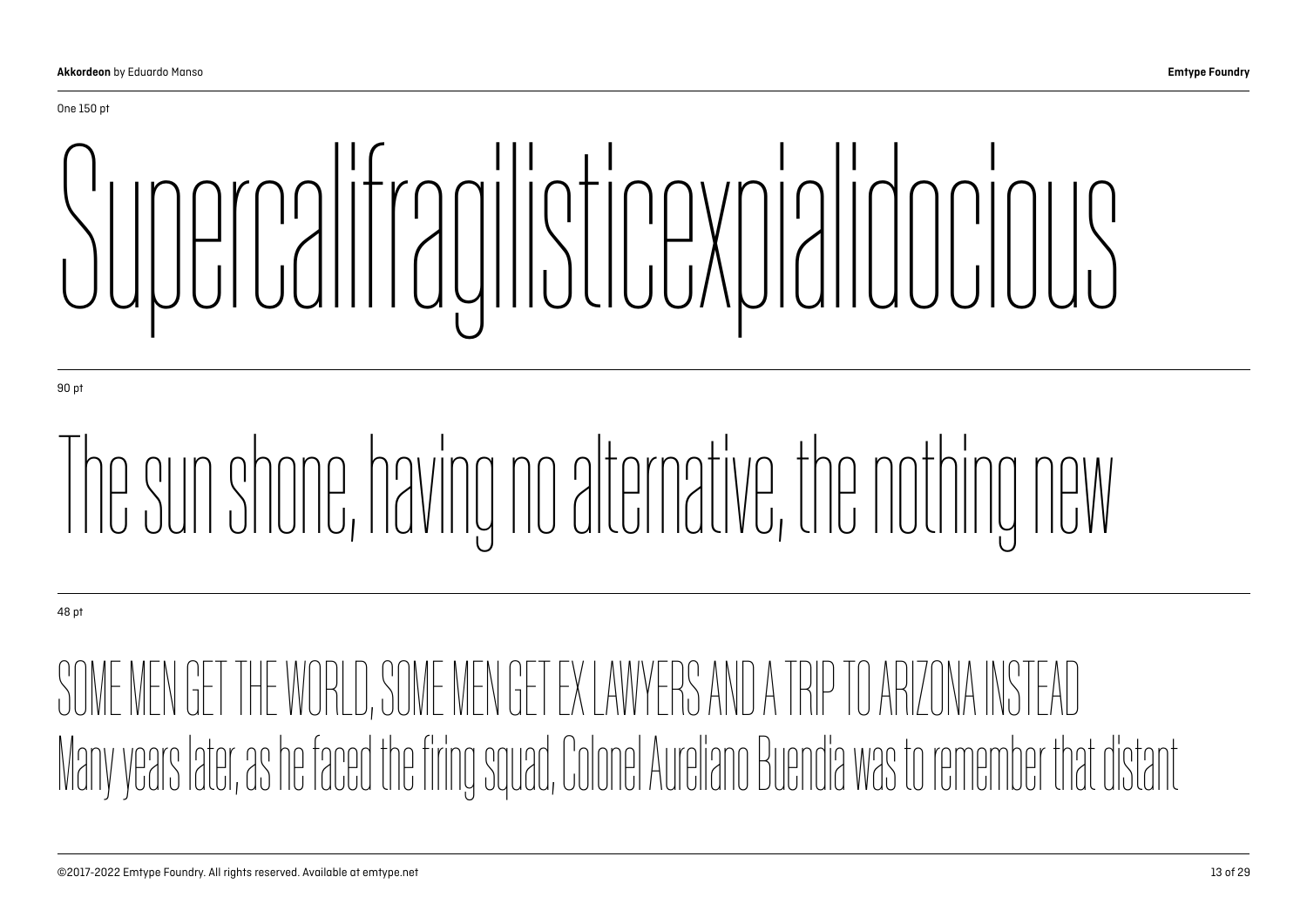# 23 new players for the team

90 pt

## Understand how the whole news business is changing

48 pt

AN EVENING WITH SHEEN AND 24 OTHER SMITHSONIAN PROGRAMS STREAMING IN JANUARY She says nothing at all, but simply stares upward into the dark sky and watches, with bright eyes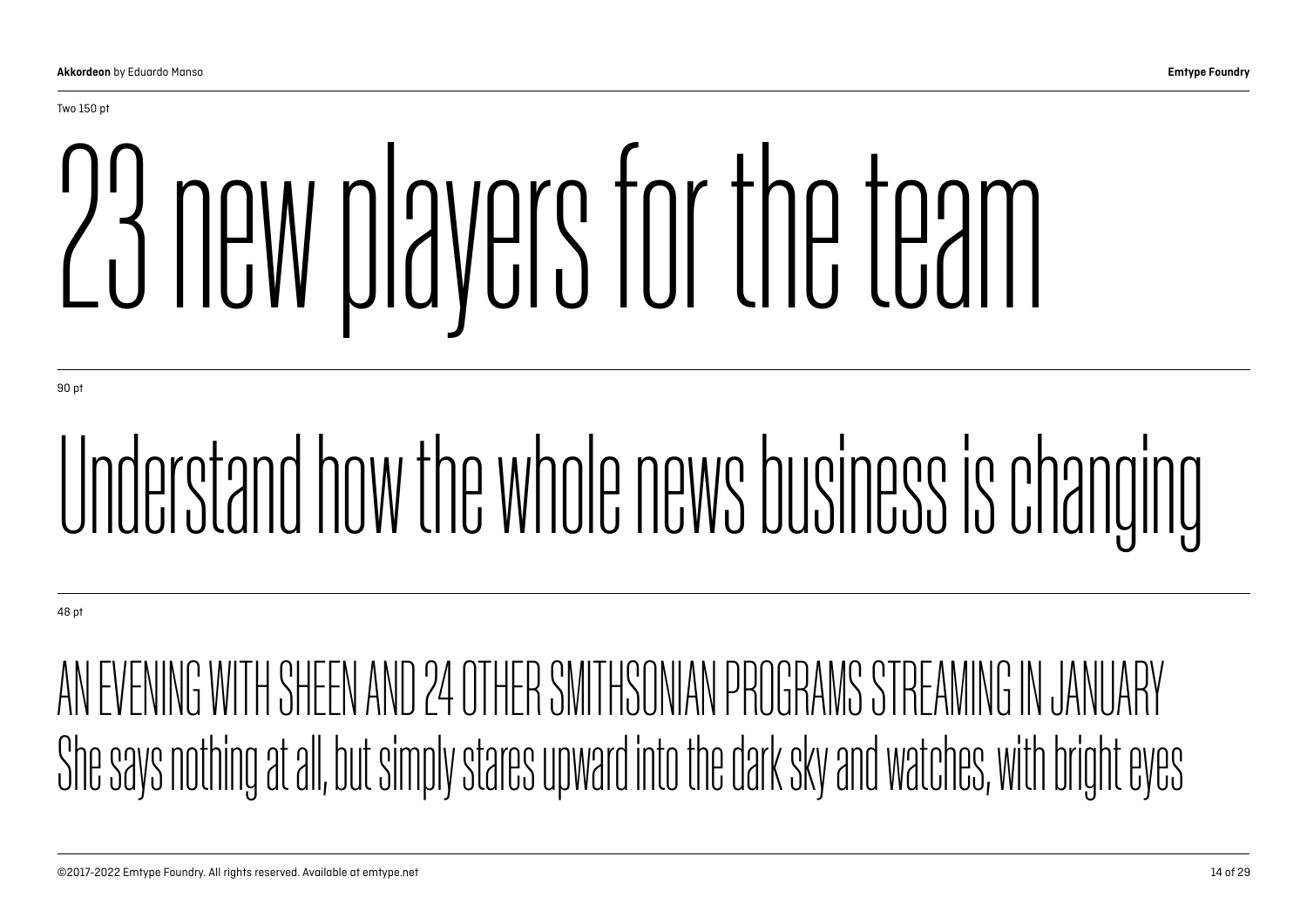# On this day in August 1847

90 pt

### Perhaps it was freedom itself that choked her

48 pt

WERE THE PEOPLE WHO WERE NOT IN THE PAPERS. WE LIVED IN THE BLANK WHITE SPACES The Way Americans Remember the Blackwell sisters shortchanges their legacy today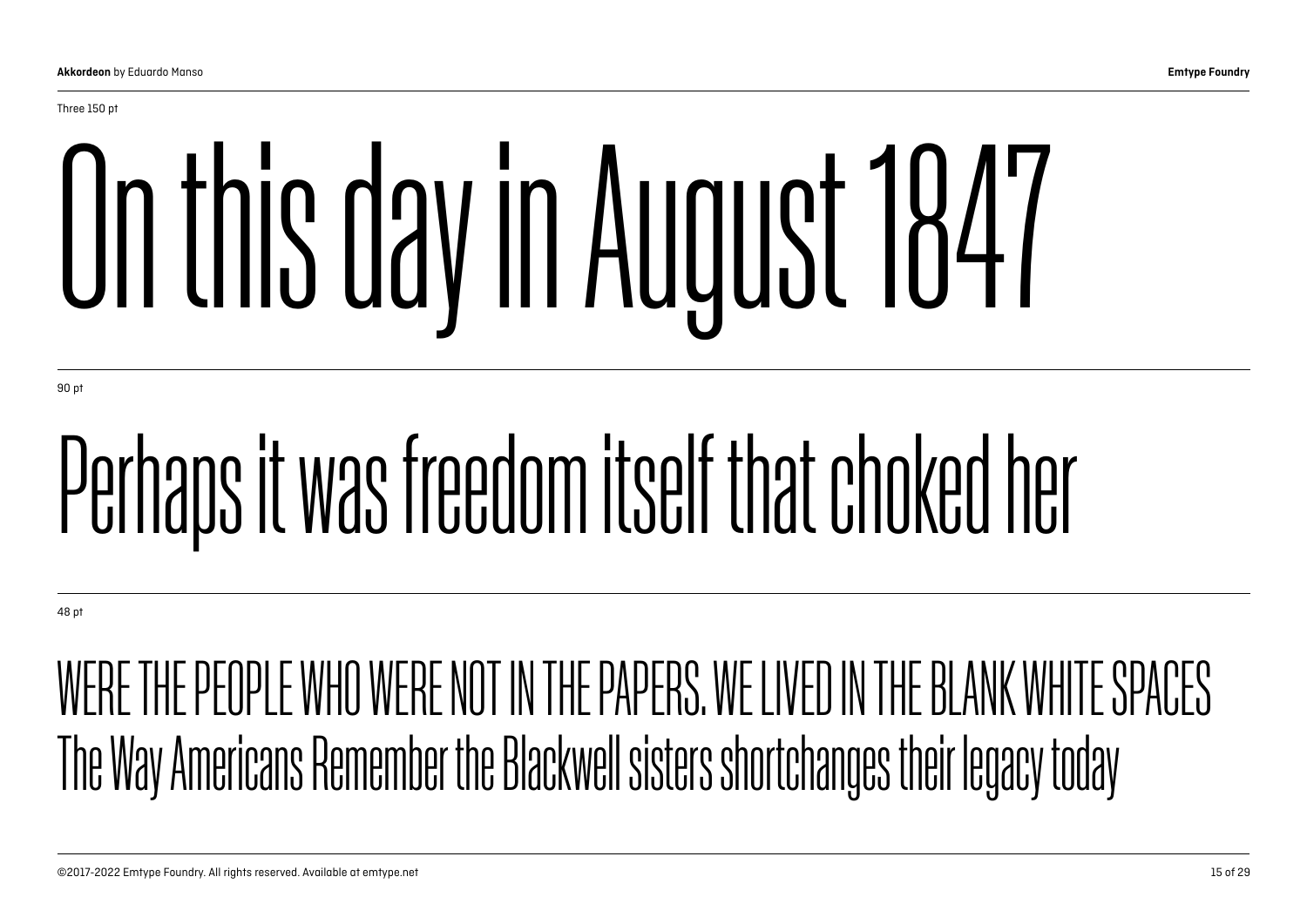Four 150 pt

# The rise of economy in 2035

90 pt

## And now you forget what you want to remember

48 pt

#### A SINGLE MAN IN POSSESSION OF A GOOD FORTUNE, MUST BE IN WANT OF A WIFE It sounds plausible enough tonight, but wait until tomorrow, wait for the common sense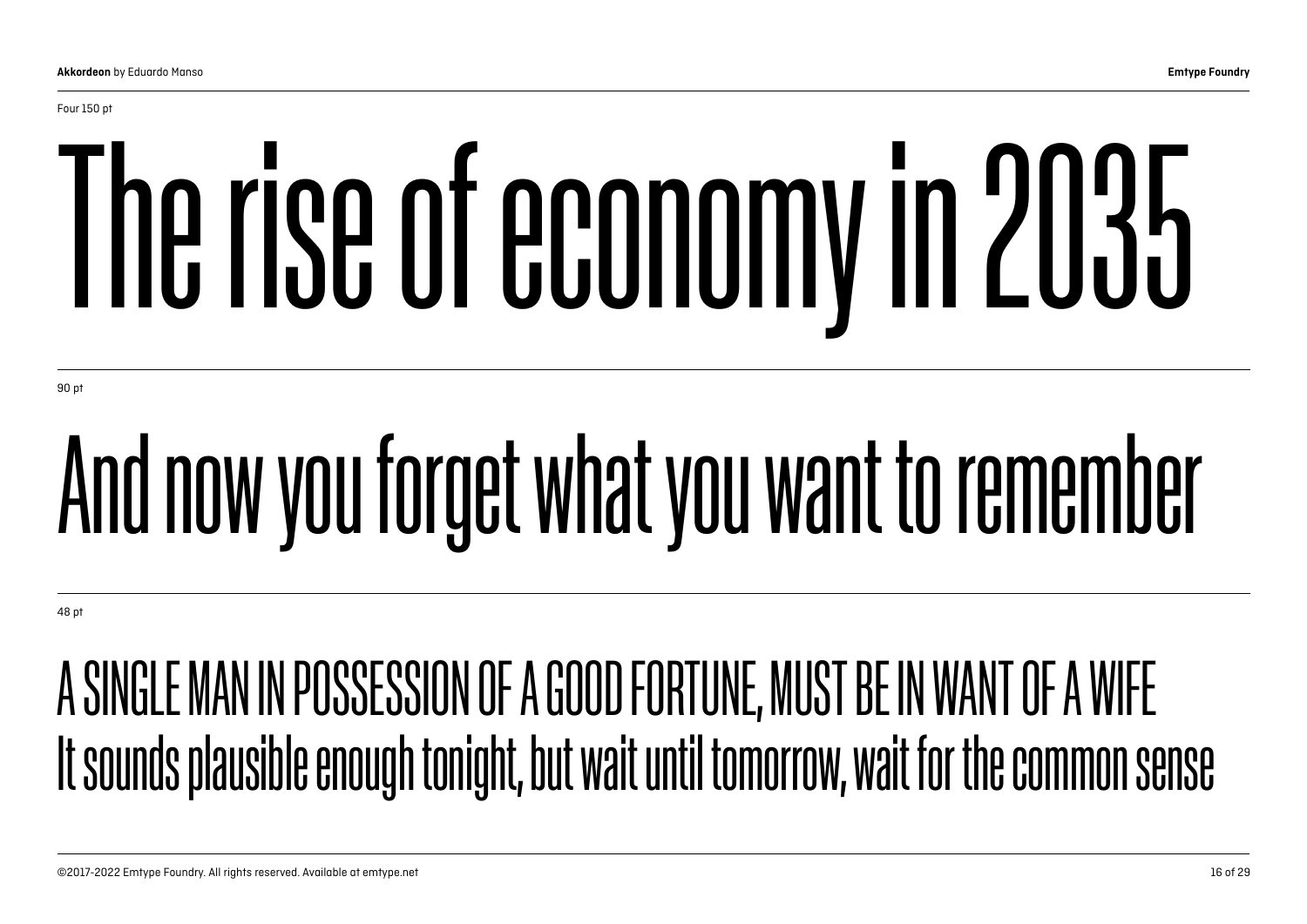# Dallas won the final cup

90 pt

## Most surprising optical illusions of the year

48 pt

#### HUMANITY IS WON BY CONTINUING TO PLAY IN FACE OF CERTAIN DEFEAT Burn like fabulous yellow roman candles exploding like the spiders across stars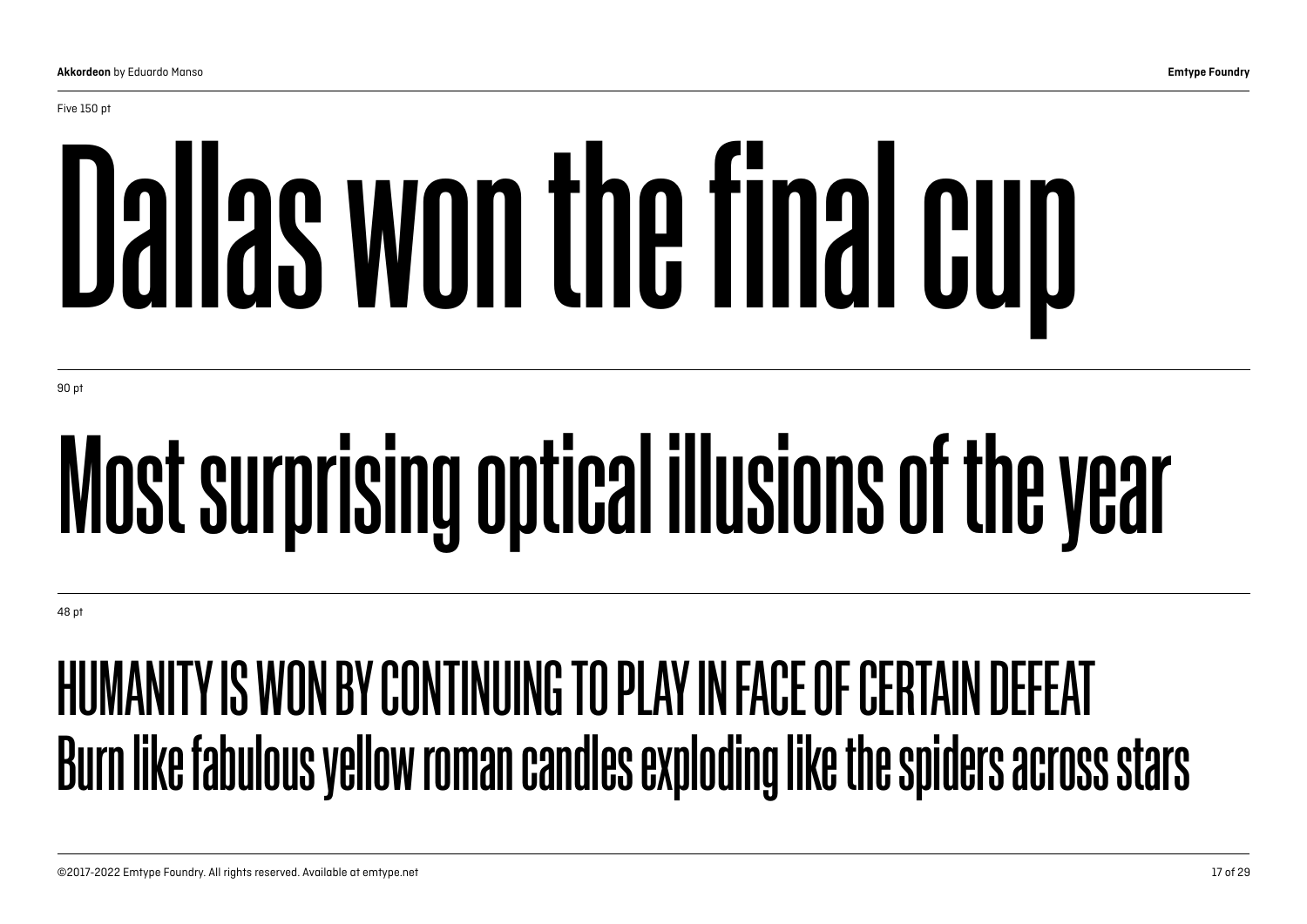Six 150 pt

# The new model for 240€

90 pt

## A screaming comes across the sound

48 pt

### BOTH ARTISTS USE PORTRAITURE AND PERFORMANCE TO EXPLORE It's much better to do good in a way that no one knows anything about it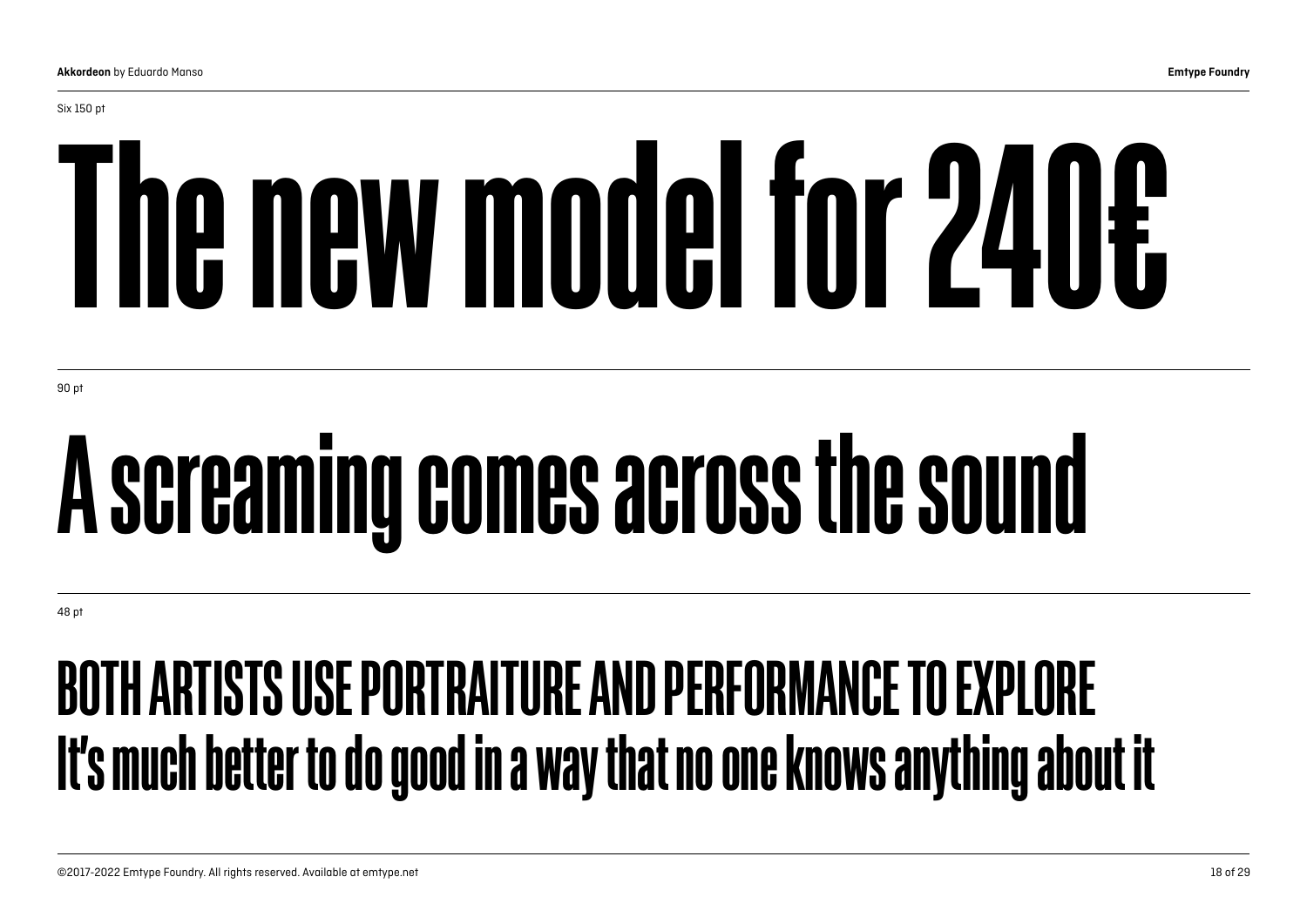# Historical development

90 pt

## Located 36 km from the city of Crotone

48 pt

#### ARCHAEOLOGICAL EXCAVATIONS HAVE DISCOVERED ARTEFACTS The art of goldsmithery still preserves all the traditions from antiquity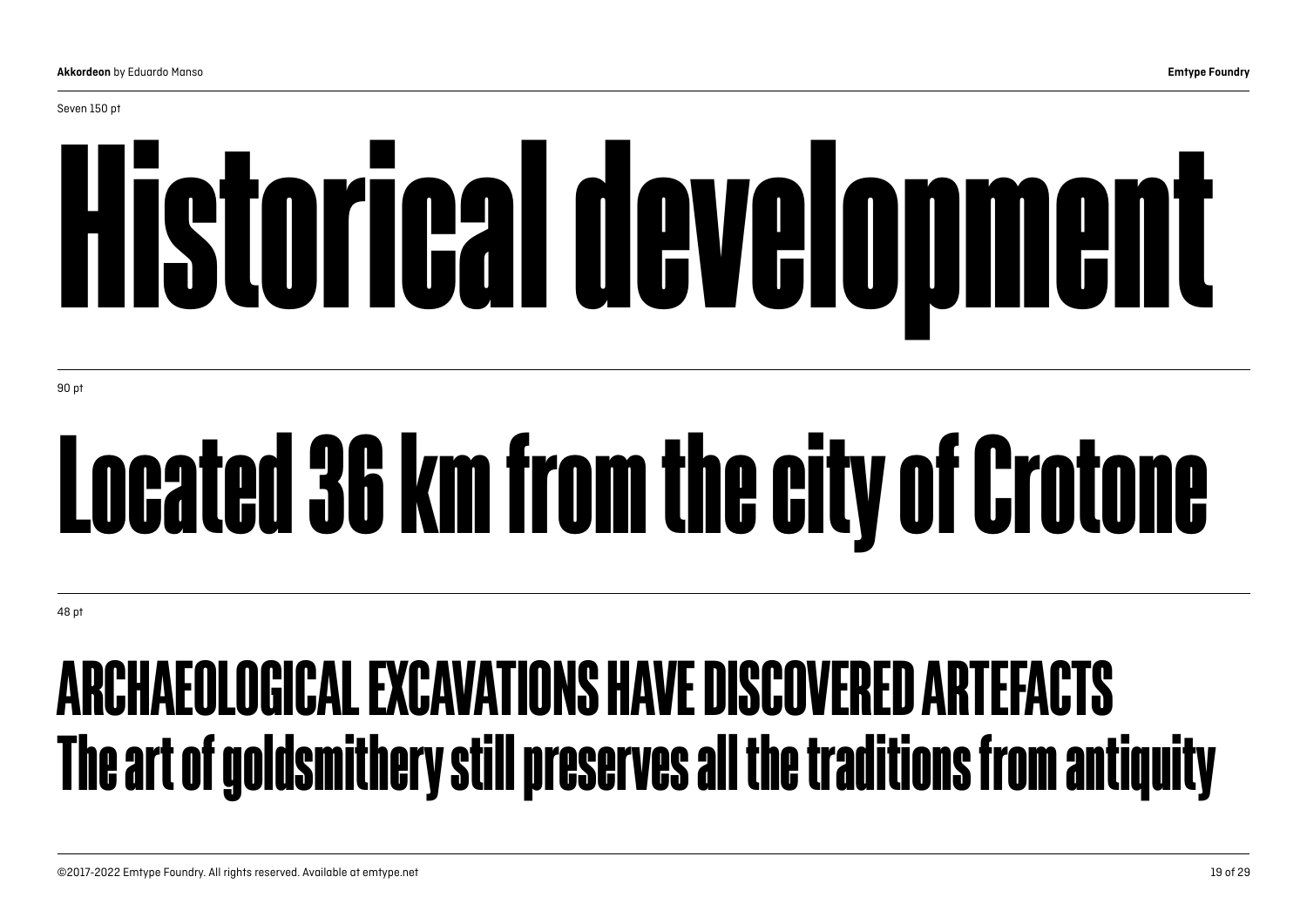# NASA headquarters

90 pt

### Was marveled in a 1970 interview

48 pt

#### ONLY AFRICAN AMERICAN WOMAN AERONAUTICAL ENGINEER The musician who put New Orleans jazz on the global map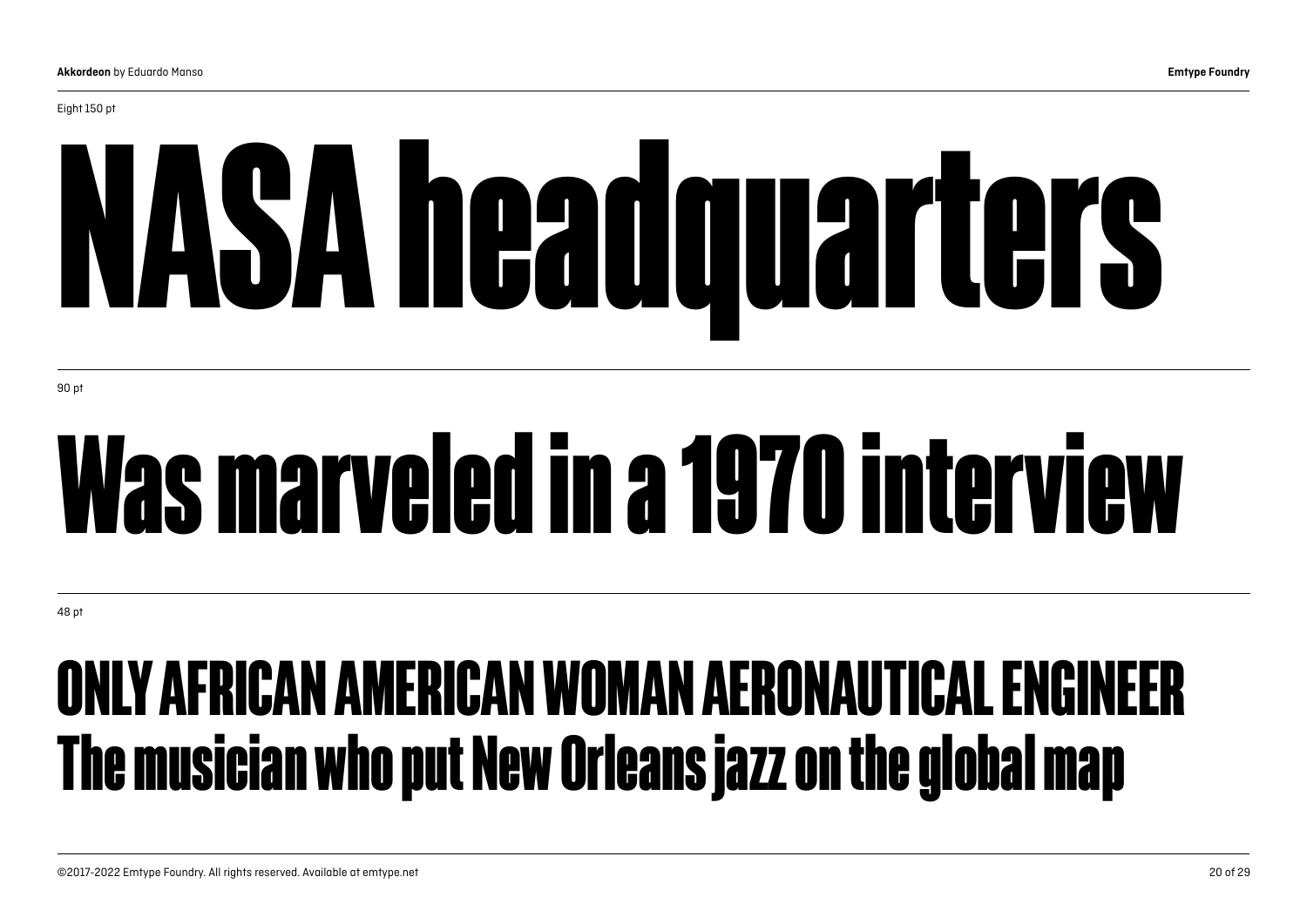Nine 150 pt

# Christmas 1876

90 pt

## Look to the southeast horizon

48 pt

### MERCURY, JUPITER AND SATURN VERY CLOSE TOGETHER They may not be big names, but they were true jazz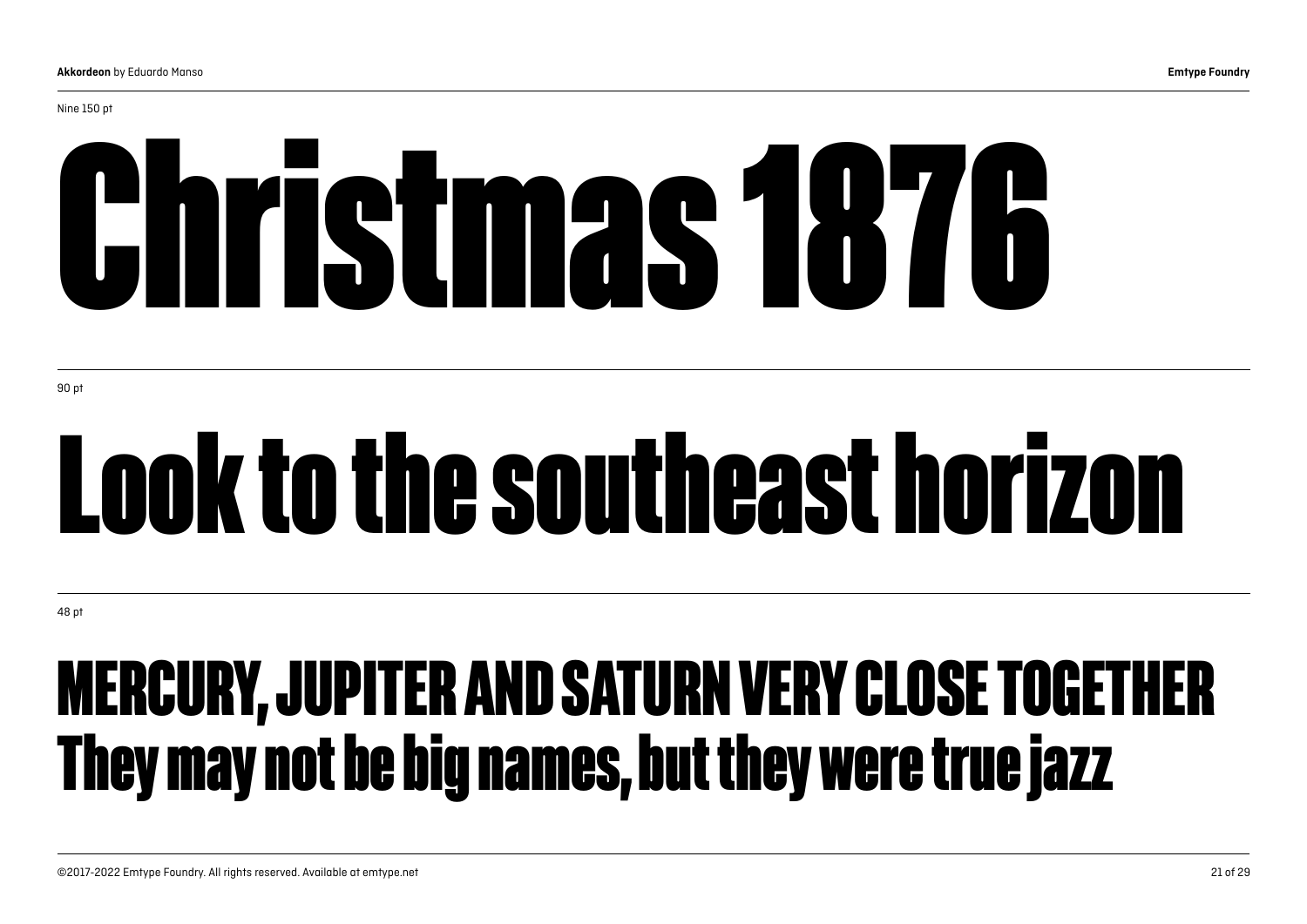Ten 150 pt

# Michael Jordan

90 pt

## Began in the 1920 decade

48 pt

### CLASSIC FURNITURE OF THE BRIANZA DISTRICT Followed by the new phenomenon of urbanisation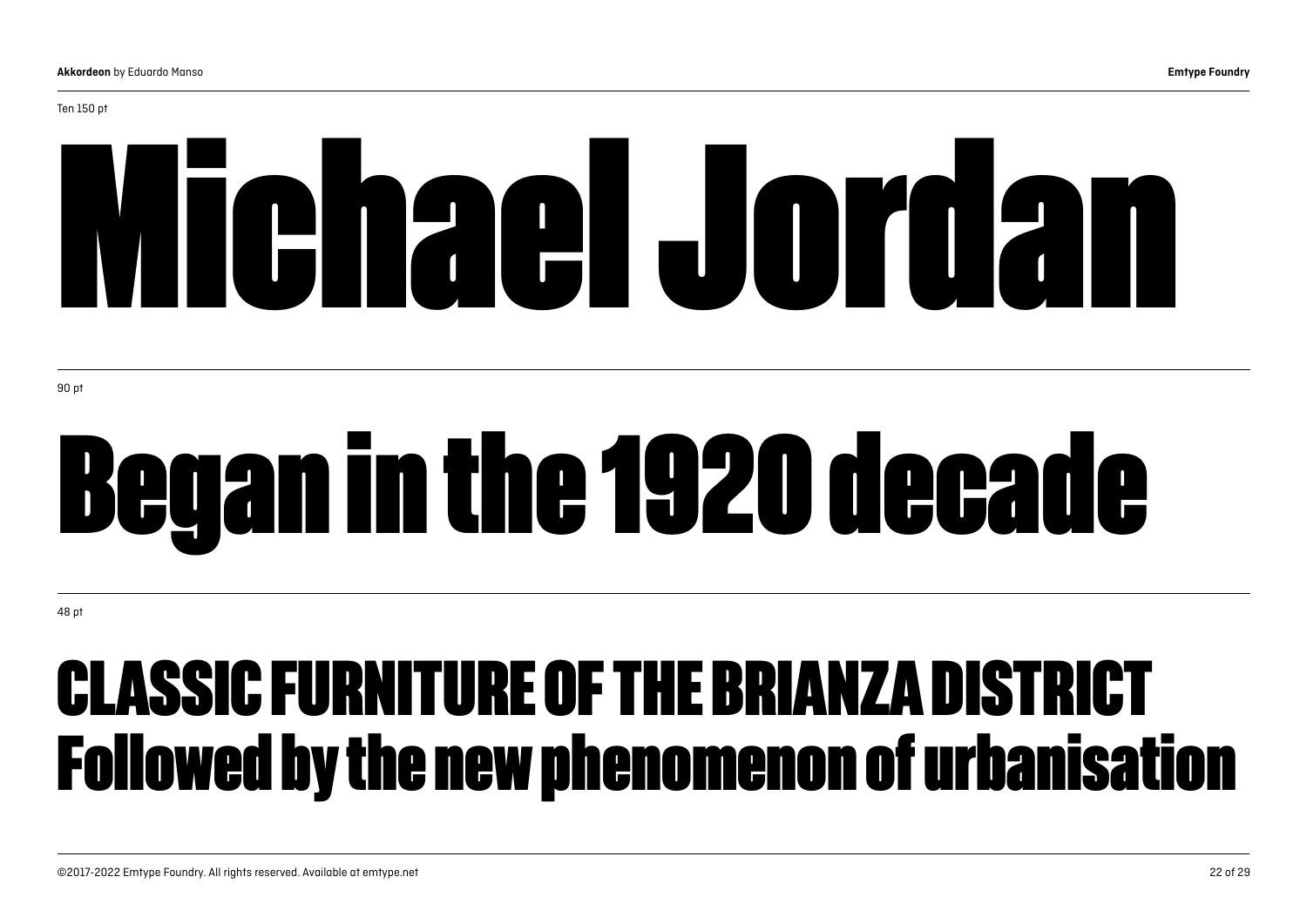### Eleven 150 pt Rolling Stone

90 pt

## Award created in 1964

48 pt

### ESTABLISHED ITSELF AS A HUB FOR DESIGN One of the oldest buildings in Melbourne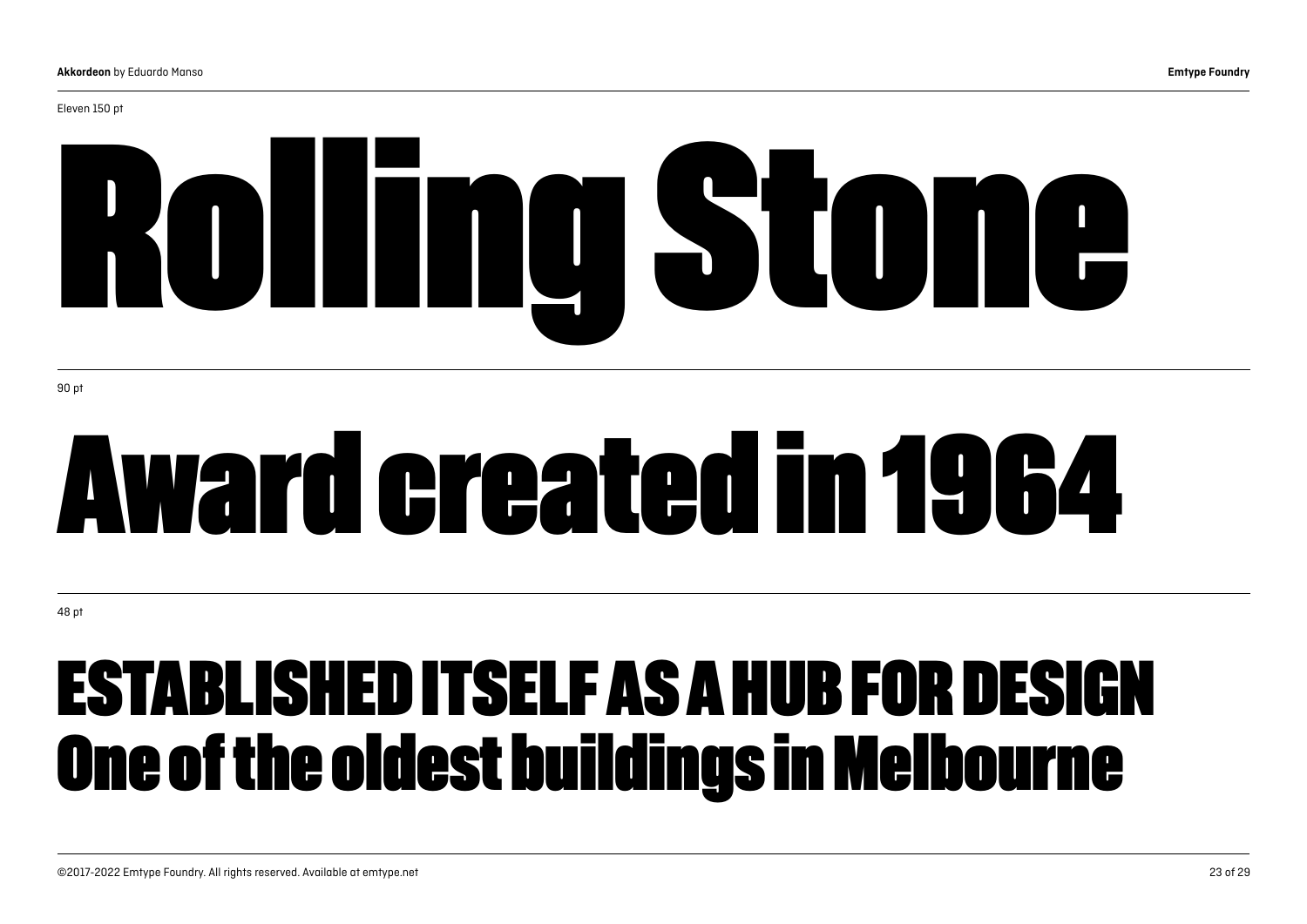# 1970 revenue

90 pt

## Rain made me smile

48 pt

### BUT NO ONE KNOWS ANYTHING ABOUT IT And the clocks were striking thirteen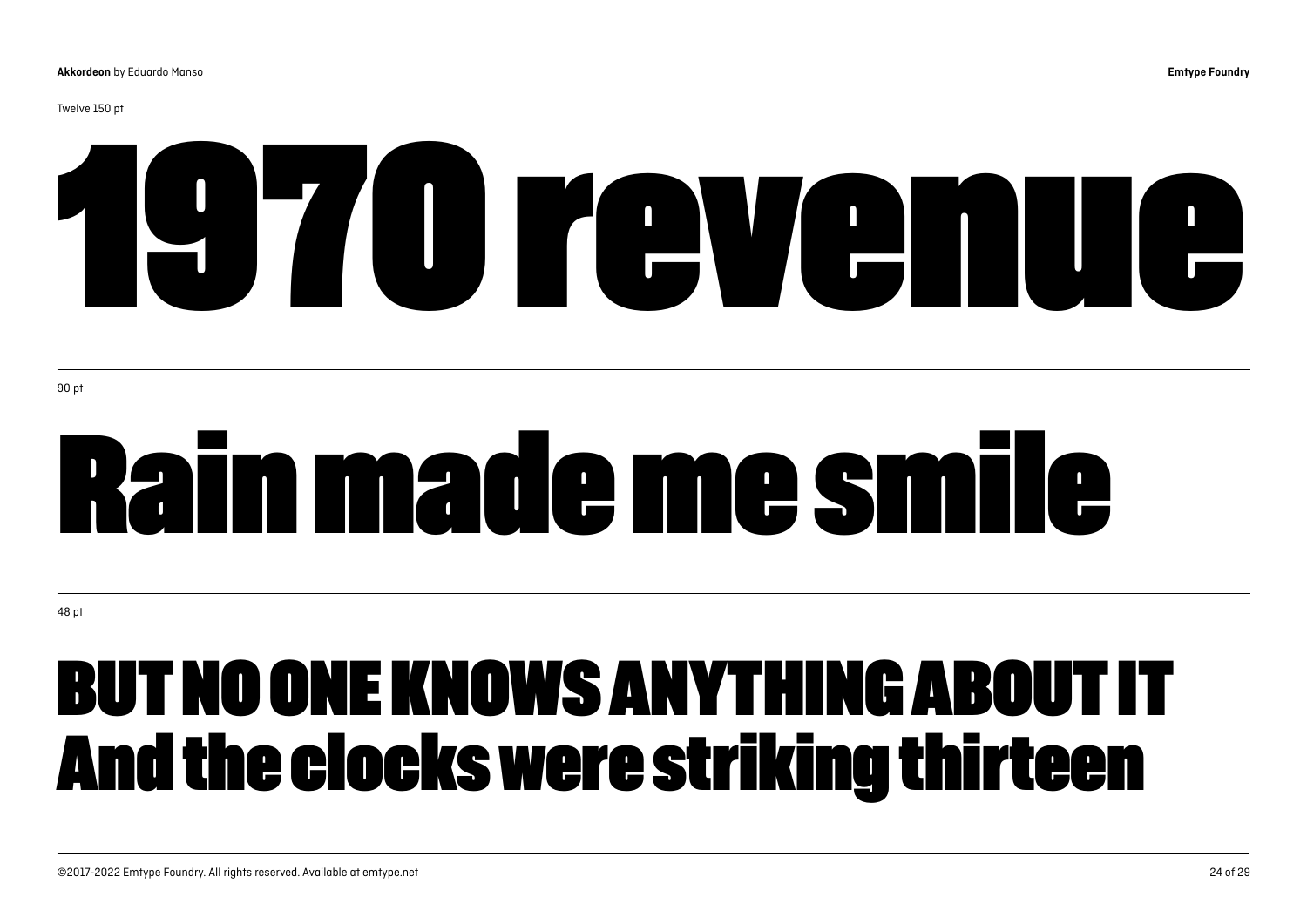#### Thirteen 150 pt

# 235 friends

## Is the central piece

48 pt

### DISCOVER A STORY IN A CUP OF COFFEE Created by radically brave artists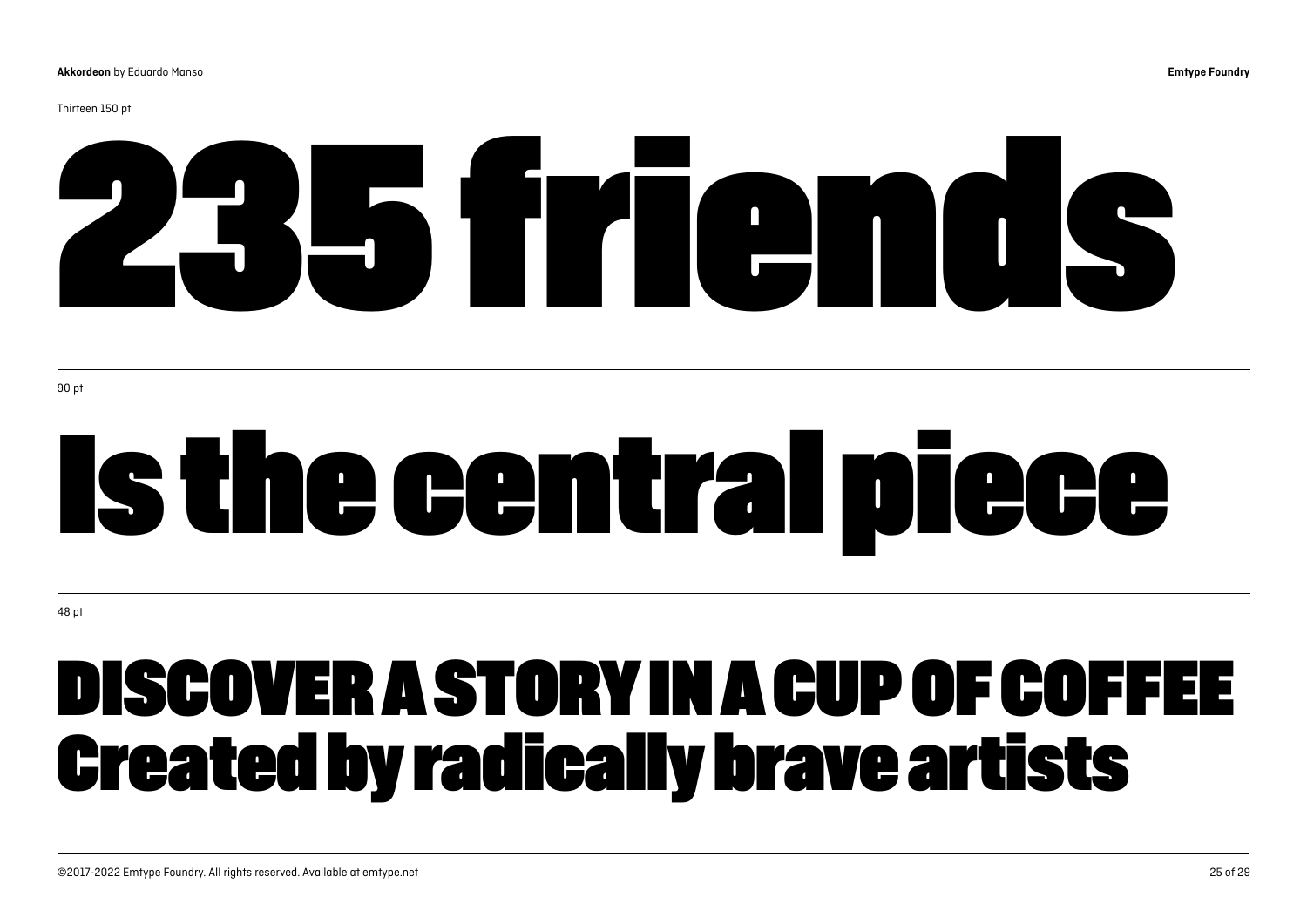## Barcelona

90 pt

## World Cup 1986

48 pt

### WAS VOTED GOAL OF THE CENTURY Chisel and scalpel of the ancestor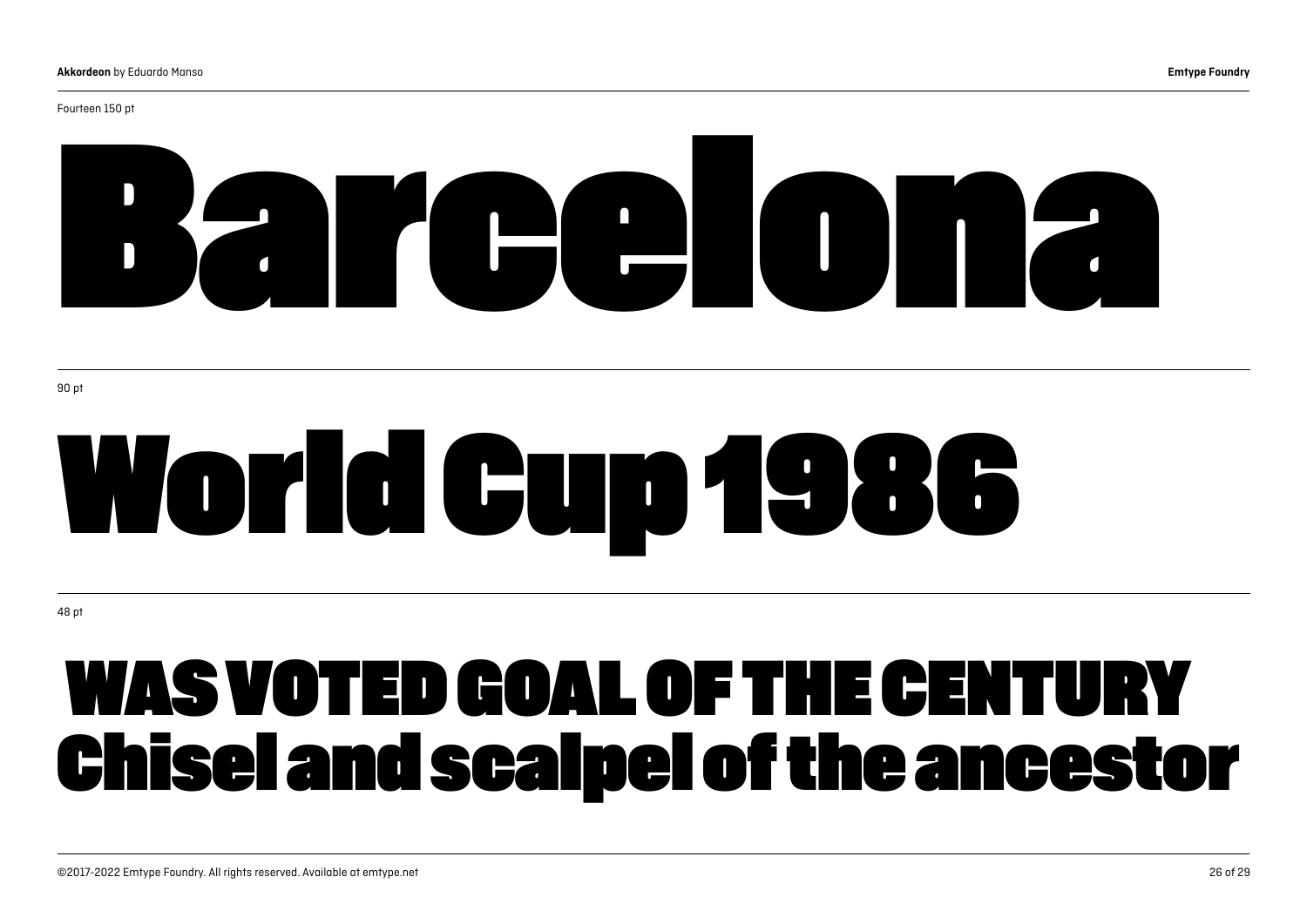Complete character set Ten 33 pt

#### ABCDEFGHIJKLMNOPQRSTUVWXYZ abcdefghijklmnopqrstuvwxyz 0123456789

Latin accents

#### **AAAAAAAAAAÆÇCCCCDĐEEEEEEEEGG** ÒÓÖÖÖÖÖŐŐŒŔŖŘŚŜŞŠŞŢŤŦŢŮŰŰÜŰŰŰŰŰŰŲŴŴŴŸŸŶŹŻŻÞ àáâãäåāäaāæçćĉċčďđðèéêëēĕėe őøœŕŗřśŝşšșßţ

Miscellaneous

#### 0123456789&\$£€¥ƒ¢%‰½¼¾+−=÷×<>±≤≥≠π∏∂√∞∫∑◊ΩΔμl @()[]{}/|\;?¿!.,:...",,,..---«»<>#@®™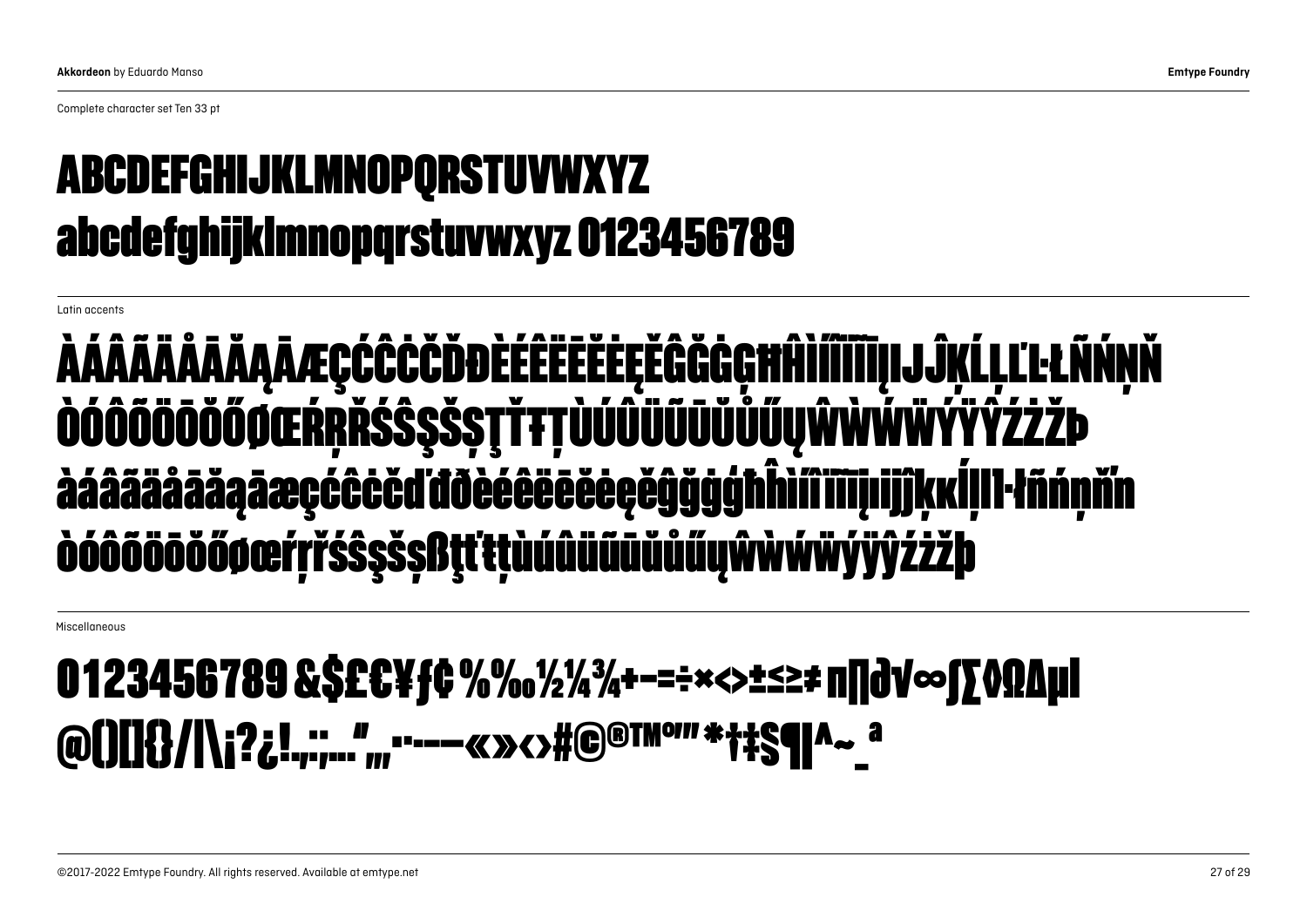#### **Akkordeon** by Eduardo Manso **Emtype Foundry**

#### About the font **Licenses** info

Akkordeon is a display font family roughly inspired by grotesques from the XIX and XX centuries. It is not conceived as a family of constant width but has a variable breadth from narrow to expanded, offering a wide gradation of weights. Akkordeon is designed to be used in short texts such as magazine titles, banners, cover books, charts, advertising, branding and any situation where a compact, solid and powerful font is required.

#### Languages

Akkordeon support at least the following languages: Afrikaans, Albanian, Basque, Bosnian, Bulgarian, Catalan, Croatian, Czech, Danish, Dutch, English, Esperanto, Estonian, Filipino, Finnish, French, Galician, German, Hungarian, Icelandic, Indonesian, Irish, Italian, Javanese, Kurdish, Latin, Latvian, Lithuanian, Malay, Maltese, Moldovan, Norwegian, Polish, Portuguese, Romanian, Scottish Gaelic, Serbian, Slovak, Slovenian, Somali, Spanish, Suahili, Swedish, Tagalog, Turkish, Welsh, Zulu.

**Desktop** For use on a desktop computer. Including the most common uses, both personal and commerical, for use in desktop applications such as Adobe Photoshop, Adobe InDesign and Microsoft Office. Desktop licenses are based on the number of computers in which the font will be installed.

**Webfont** For a website or web application. A webfont license allows to embed the font into a website, so that it can be displayed on any browser. The license is based on a monthly pageview allowance for the webfonts. One time fee, this license does not need to be renewed if the site remain within that monthly pageviews.

**ePub** For use on an electronic publication. The license allows to embed the font in an electronic publication such as digital books, magazines, newspapers. An ePub license is based on the number of publications in which the font is used and each issue counts as a separate publication.

**App** For a mobile app for iOS, Android or Windows Phone, the license allows to embed the font in the mobile application's code. Licenses are purchased based on the total number of different apps created.

**Server** For use on sites, web apps, or services that allow a non-licensed user to utilize the font to create a personalized product. This license is valid for one year and is renewed each year that the font remains in use. A font downloaded with this license cannot be used in Software as a Service.

**Original release date** April 2017

#### **14 styles**

One, Two , Three , Four , Five , Six, Seven, Eight, Nine, Ten, Eleven, Twelve, Thirteen & Fourteen.

#### **Formats**

OpenType (OTF) Embedded OpenType (EOT) TrueType web (TTF) [Web Open Font](https://ca.wikipedia.org/wiki/Web_Open_Font_Format) (WOFF) [Web Open Font 2](https://ca.wikipedia.org/wiki/Web_Open_Font_Format) (WOFF2)